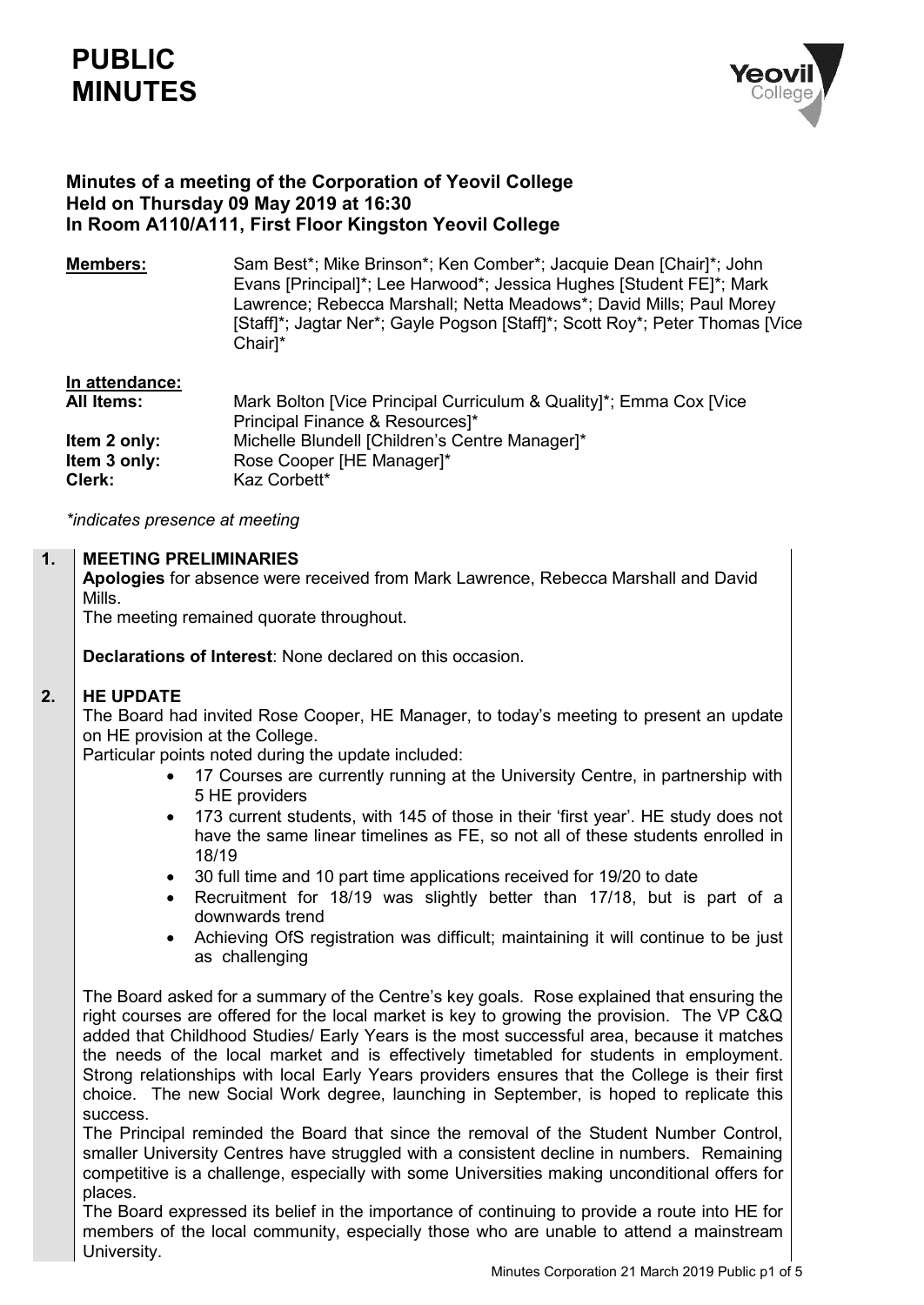The Board thanked Rose for the update.

*Jagtar Ner arrived at 16.45. Rose Cooper left the meeting at 17:00.*

#### **3. CHILDREN'S CENTRE UPDATE**

The Board noted a verbal update from Michelle Blundell, Children's Centre Manager alongside an on-screen presentation. Particular points noted during the presentation included:

- The Centre is part of the 'SoundWaves' action research project, and has hosted CPD events for local providers at the College
- The Centre has set up a lending library, which is well used
- Staff have become involved with promoting Yeovil College at Careers Fairs
- Centre contributed £68.5k in 2017/18, which represents 16.5% of the College's total income. Current figures for 18/19 are comparable
- The remainder of the year presents a challenging forecast, due to 3 staff currently being on maternity leave out of 18 staff (4 full time, 14 part time). The Centre also has its own bank of supply staff
- The Centre was last inspected by Ofsted in December 2017 (Good with Outstanding features); next inspection due September 2019. The team have worked hard to address all recommendations made in the last report
- 4 staff are trained in 'working together to safeguard children', supporting Michelle as the Centre's DSL. They work closely with the College's DSL to share good practice
- Increasing the capacity of the baby room would generate more income for the Centre. This has been planned for in the Accommodation strategy

The Board **approved** the Children's Centre Admissions, Fees and Funding Policy, on the recommendation of the Finance and Remuneration Committee. The Board thanked Michelle for her informative presentation.

*Michelle Blundell left the meeting at 17.25*

#### **4. MINUTES OF THE LAST MEETING**

The Board **APPROVED** the following minutes as true and accurate records of the meeting held on:

- 21 March 2019 Public
- 21 March 2019 Confidential

The minutes were signed by the Chair.

#### **5. MATTERS ARISING**

The Action and Query sheet was reviewed, updated and noted. With regard to the action recorded at the Board's last meeting concerning protective clothing for CSOs, the Principal informed the Board that Stab Vests had been purchased and were available for use.

### **6. CHAIR'S REPORT**

The Board **noted** the Chair's Report which included headline updates on:

# **Breakfast Briefing**

The Chair announced that the Breakfast Briefing held at the end of Spring Term had been a success, and was well received by those that attended. She extended her thanks to everyone that had been involved, and hoped to arrange another event in the future.

# **IoT Success**

The Board noted the College's success as part of SWIFT's IoT bid.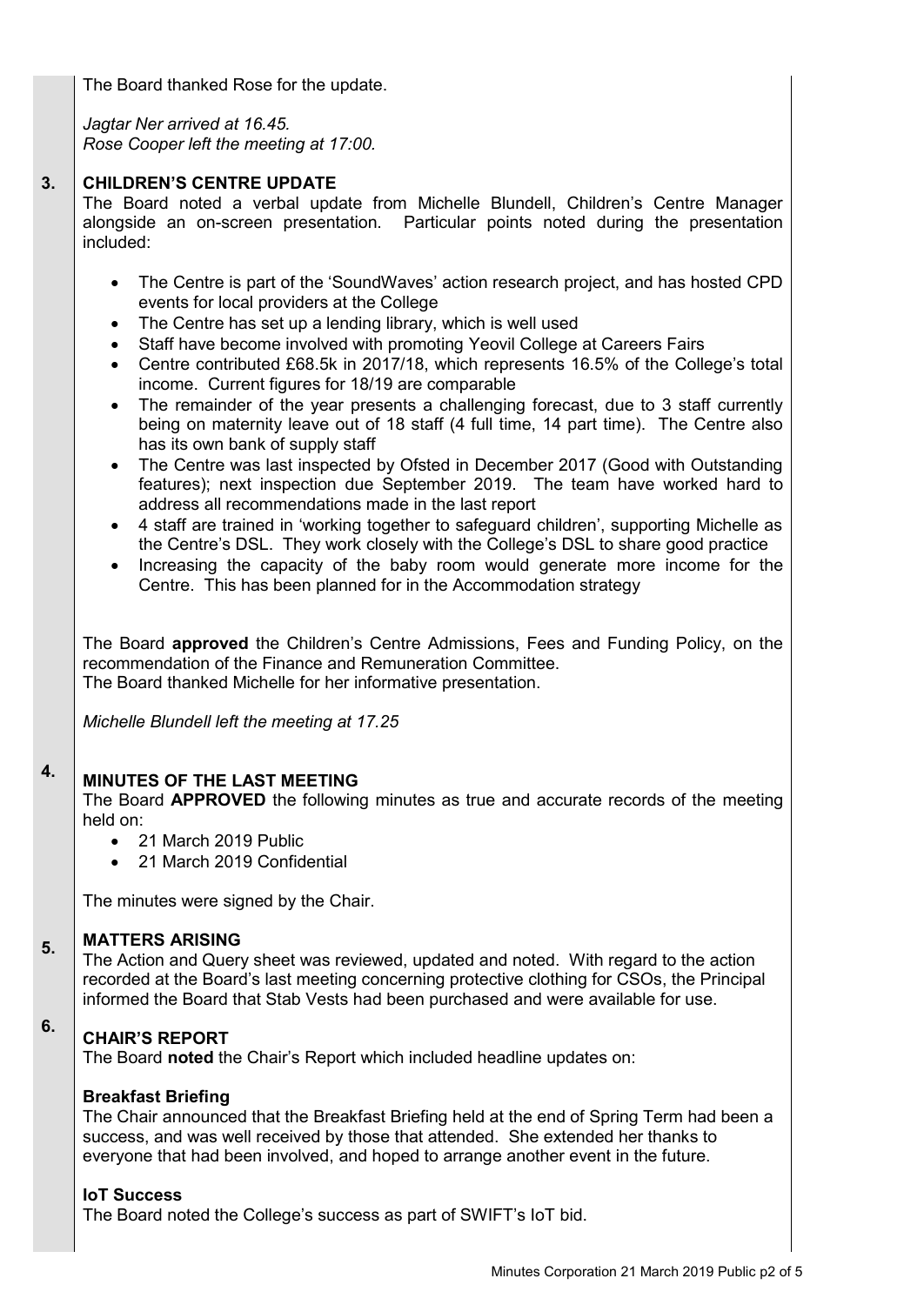# **Change of Q&A Committee to C,Q&A**

The Chair informed the Board that a minor change was sought to the title of the Quality and Assurance Committee, to reflect the need for Curriculum to remain a responsibility of the Board. The proposed change to Curriculum, Quality and Assurance was **supported unanimously by the Board**.

# **Social Media Update**

The Chair was pleased to announce that the College had achieved top position on the Edurank ratings. The Marketing team were congratulated for this remarkable achievement.

# **FE Commissioner's Letter**

The Board noted a letter sent to all Chairs and Principals from the FE Commissioner.

#### **7. PRINCIPAL'S REPORT**

The Corporation **noted** the Principal's Report. On this occasion there was particular emphasis upon:

- IoT Success
- New Director of Curriculum Role
- The potential of future Capital Grants for FE Colleges
- 2019-2022 Strategic Aims
- Slight Management Structure Change
- '*Pleased to meet you'* Sessions
- New proposed focus in Teaching, Learning and Assessment
- In Year Progress: KPIs and Operating Statement update

One member asked whether the Board would receive adequate time to thoroughly examine the detail of the Iot project. The Chair assured the Board that Scott Roy was working closely with the Senior Team as the Board's representative, and once final terms and conditions are available the Board will likely hold a Special Meeting for final discussions before any approval is made.

The Board then noted the updated Operating Statement for 2018/19. Particular attention was given to items that had been RAG rated amber, there were no red rated items to note.

#### **8. TEACHING AND LEARNING**

The Board noted a tabled Paper from the VP C&Q detailing a summary of the Teaching, Learning and Assessment learning walks carried out during Window 4, alongside a brief verbal commentary.

#### **9. FINANCIAL UPDATE**

The Board **noted** the March 2019 Management Accounts and related financial commentary in addition to noting a verbal update from the Vice Principal Finance and Resources. Full details of these discussions are recorded separately in a confidential set of minutes.

#### **10. ESTATES UPDATE**

The VP F&R informed the Board that initial surveys of potential work to be completed with IoT funding have been carried out by Estates. The team have also considered the priorities if the College does not proceed with the IoT.

Further points on this item are detailed in a separate set of Confidential Minutes.

### **11. LEGAL, POLICY and REGULATORY MATTERS**

# **Equality and Diversity Policy**

The Board **APPROVED** the updated Policy with recommendation from the Equality and Diversity Lead Governor.

# **Admissions Policy**

The Board **APPROVED** the updated Admissions Policy.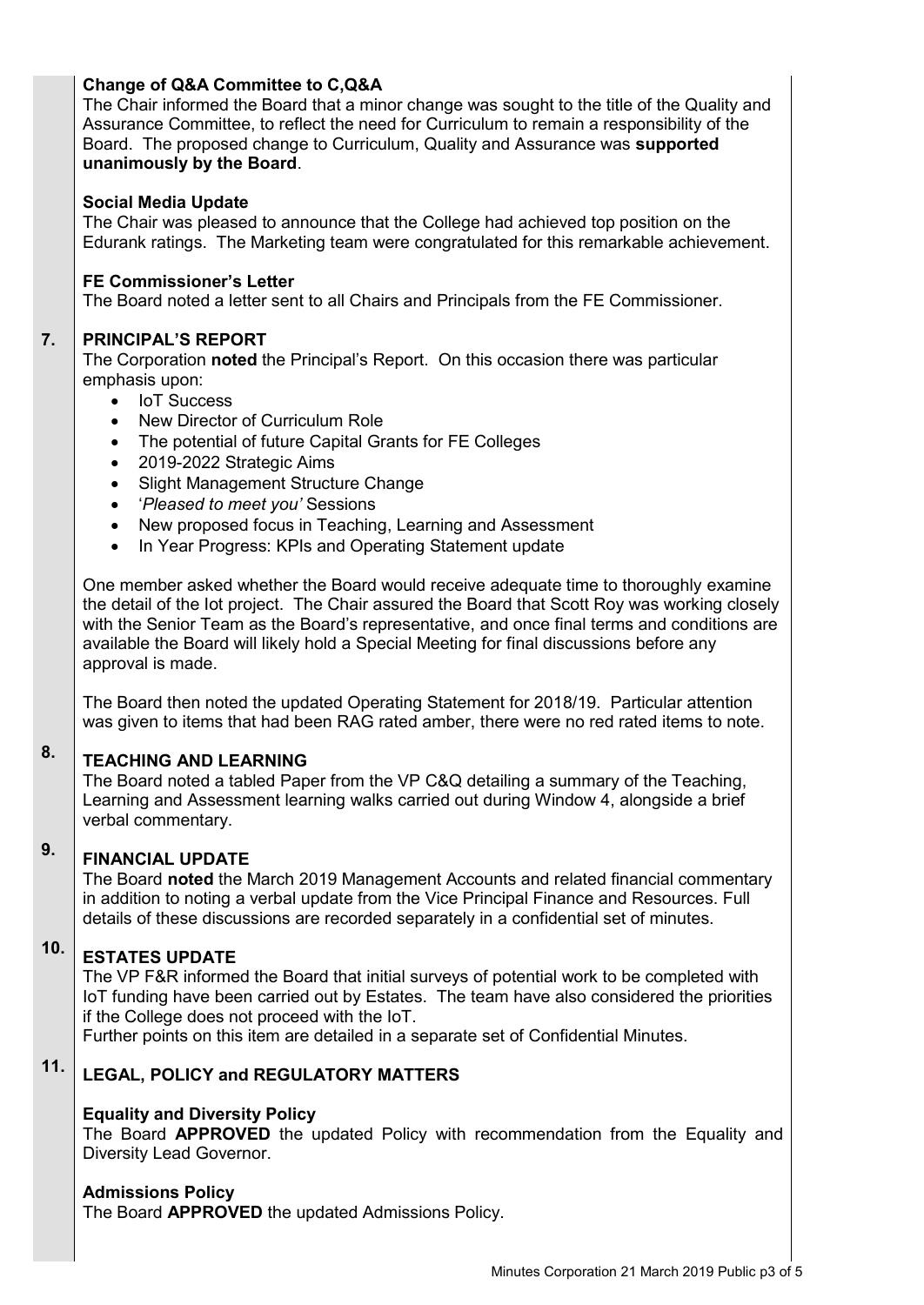|     | <b>Policy Approvals and Delegation arrangements</b><br>The Corporation noted the annual policies monitoring information and APPROVED the<br>delegation and associated arrangements as set out in the paper. Any outstanding items will<br>be followed up by the VP F&R.                                                                                                                                                                                                                                                                                                                                                                                                                                                                                                                                                                                           | <b>VP F&amp;R</b>                          |
|-----|-------------------------------------------------------------------------------------------------------------------------------------------------------------------------------------------------------------------------------------------------------------------------------------------------------------------------------------------------------------------------------------------------------------------------------------------------------------------------------------------------------------------------------------------------------------------------------------------------------------------------------------------------------------------------------------------------------------------------------------------------------------------------------------------------------------------------------------------------------------------|--------------------------------------------|
|     | <b>Safeguarding and Equality &amp; Diversity (SED)</b><br>The Board noted a verbal update on Safeguarding and Equality & Diversity from the Lead<br>Governor Safeguarding. Particular points noted included:<br>476 Concerns have been registered on MyConcern up to 24 April<br>Further training and Safeguarding Updates are to be added to Moodle. The Chair<br>$\bullet$<br>highlighted that all Governors had access to Moodle, and asked the Clerk to ensure<br>new Governors had been issued with a login and access instructions<br>College DSL to meet with a local school's DSL to improve understanding and<br>$\bullet$<br>utilisation of MyConcern. Lead Gov continues to be concerned by the extra workload<br>it is currently generating.<br>An additional package has been purchased to ensure Moodle is accessible for all<br>$\bullet$<br>users | <b>Clerk</b>                               |
|     | The Gender Pay Gap Report states that female employees at the College are<br>$\bullet$<br>earning 20% less than men, however this does not account for factors such as part<br>time vs full time contracts. The Director of Curriculum & HR has adjusted the figures<br>to account for these factors; the Board would like to see this paper, alongside<br>benchmarking information                                                                                                                                                                                                                                                                                                                                                                                                                                                                               | Director of<br><b>Curriculum</b><br>and HR |
|     | The VP C&Q added that support was ongoing for all students and staff affected by the tragic<br>loss of one of the College's students.                                                                                                                                                                                                                                                                                                                                                                                                                                                                                                                                                                                                                                                                                                                             |                                            |
|     | <b>Student Voice</b><br>The Student Governor had no points to raise on this occasion. The VP C&Q reported that<br>Student Voice meetings have been well attended of late. The Student Governor added that<br>Students felt they were listened to; the recent removal of the Smoking Shelter had occurred<br>due to issues raised at Student Voice.                                                                                                                                                                                                                                                                                                                                                                                                                                                                                                                |                                            |
|     | <b>Staff Voice</b><br>The following points were raised by the Staff Governors in attendance at today's meeting:<br>Both Staff Governors will be attending Staff Voice meetings as a representative of<br>the Board to ensure communication goes both to and from the Board<br>Teaching Governor highlighted that the College is now entering the difficult period of<br>$\bullet$<br>the year for exams, course completion and progression.                                                                                                                                                                                                                                                                                                                                                                                                                       |                                            |
|     | <b>Whistleblowing, H&amp;S and Fraud</b><br>There were no incidents to report on this occasion. The VP F&R informed the Board that<br>there has been a renewed focus on Health and Safety within the College, alongside the new<br>process which has been introduced. An internal audit on Healthy and Safety has also taken<br>place; the report and its recommendations will be reviewed at the next meeting of the Audit<br>Committee.                                                                                                                                                                                                                                                                                                                                                                                                                         |                                            |
| 12. | <b>RISK MANAGEMENT AND INTERNAL CONTROLS</b><br>There were no risk management items to report.                                                                                                                                                                                                                                                                                                                                                                                                                                                                                                                                                                                                                                                                                                                                                                    |                                            |
| 13. | <b>ANY OTHER BUSINESS</b><br>The Board noted the difficulties faced by Yeovil Town FC, and acknowledged the potential<br>risk to the College.<br>The Chair updated the Board on matters relating to future Leonardo contracts, as discussed<br>by the Finance and Remuneration Committee.                                                                                                                                                                                                                                                                                                                                                                                                                                                                                                                                                                         |                                            |
| 14. | <b>NEXT ORDINARY MEETING</b><br>Thursday 13 June at the end of Strategy Day.                                                                                                                                                                                                                                                                                                                                                                                                                                                                                                                                                                                                                                                                                                                                                                                      |                                            |
| 15. | <b>PAY REVIEW</b>                                                                                                                                                                                                                                                                                                                                                                                                                                                                                                                                                                                                                                                                                                                                                                                                                                                 |                                            |